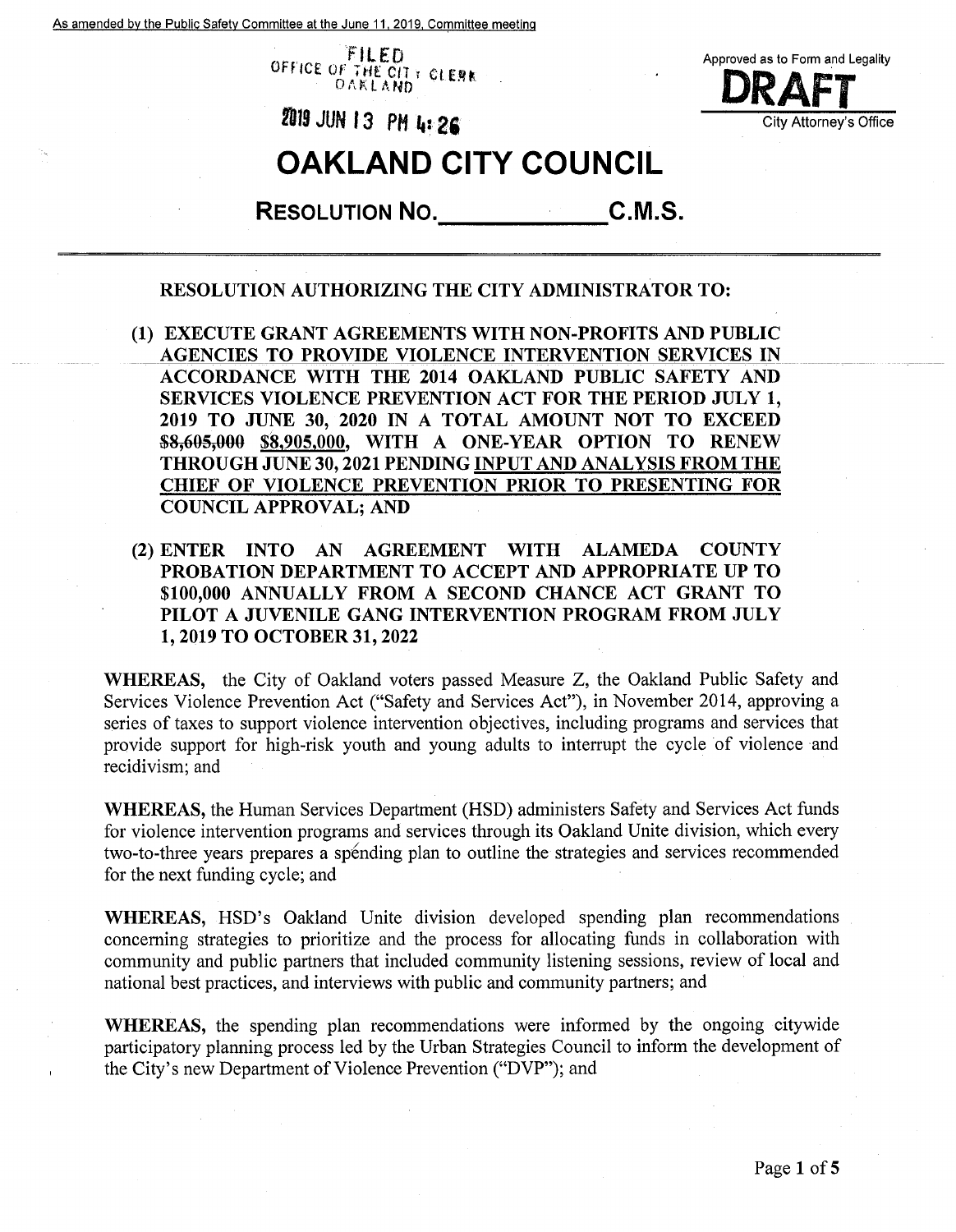WHEREAS, the proposed spending plan dedicates the bulk of funds to gun violence interventions, with additional funds allocated to youth diversion and reentry supports, gender-based violence response services, and efforts to support community healing; and

**WHEREAS,** the Safety and Services Act establishes a Public Safety and Services Violence Prevention Oversight Commission (SSOC), whose members approved the priority spending plan for Safety and Services Act violence prevention and intervention funds on November 26, 2018; and

**WHEREAS,** the violence prevention program strategies and the process for allocating funds for a two year grant cycle were approved by City Council in December 2018 (Resolution No. 87477 C.M.S.); and

**WHEREAS,** Oakland Unite staff released a Request for Proposals in January 2019 and led a process in which trained reviewers evaluated 53 eligible proposals requesting funding for violence prevention services and programs; and

**WHEREAS,** Oakland Unite recommends, based on the RFP process, that the City enter into grant agreements with the agencies named below to implement the violence intervention programs and services outlined in the Oakland Unite 2019-2021 Spending Plan; and

**WHEREAS, the SSOC recommended approval of the Oakland Unite funding recommendations** with the addendum that: 1) additional reserve funds in the amount of \$300,000 to be awarded to BOSS to be used for work in either the Community Healing proposal or for Adult Employment and Education support; and 2) that any agency awarded \$500,000 or more in grant funding shall be subject to additional oversight bv the Commission and Oakland Unite; and

**WHEREAS,** as authorized in the Spending Plan, Oakland Unite will also enter into an estimated two professional service agreements identified through a competitive request for qualifications process to assist the City in developing a comprehensive capacity-building program for the Oakland Unite network; and

**WHEREAS,** the recommended awards will be supported primarily by \$7,040,000 included in the Mayor's proposed FY2019-2021 budget pending City Council adoption using restricted funds collected for violence prevention programs as authorized by the Safety and Services Act, and with \$980,000 annually available in Safety and Services Act FY 2015-2019 Carryforward Funds; in the Measure Z Fund (2252), Policy & Planning Organization (78311), HSD Projects (100447- 1004458 and 1004313); and

**WHEREAS,** Oakland Unite recommends expanding the reach of the Community Healing and Adult Life Coaching sub-strategies using \$1,000,000 (\$500,000 annually) in one-time funds available due to receipt of delinquent payments under the Public Safety Act of 2004 included in the Mayor's proposed FY2019-2021 budget pending City Council adoption; in the Measure Y Fund (2251), Policy and Planning Organization (78311), Measure Y Reserve Project (TBD); and

**WHEREAS,** Oakland Unite worked with Alameda County Probation Department (ACPD) to secure funding from the Office of Juvenile Justice and Delinquency Prevention (OJJDP) and will receive \$100,000 annually for a total of \$300,000 from ACPD for the period of July 1, 2019 to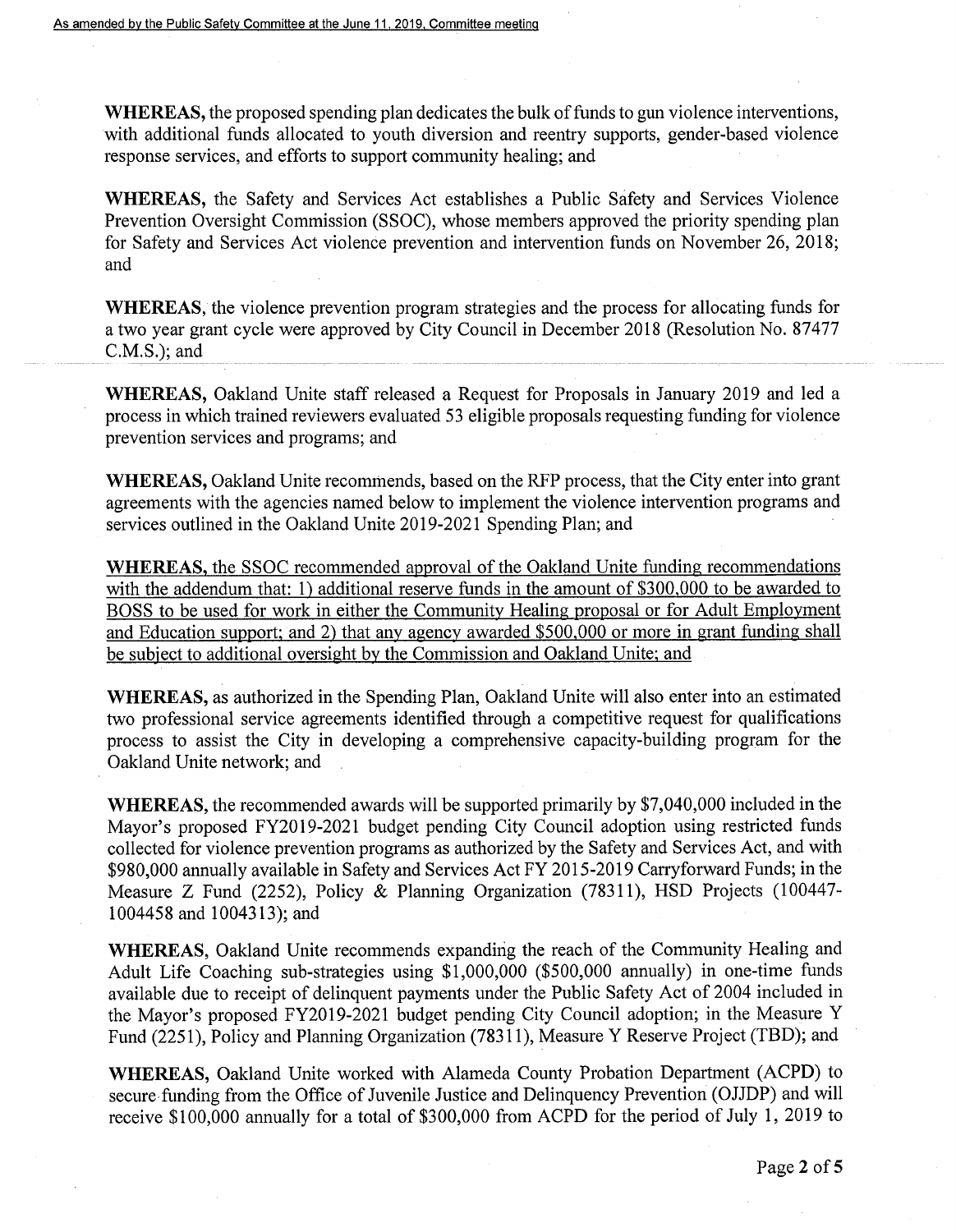October 31, 2022 to implement a pilot youth gang intervention program at Youth ALIVE as part of their Youth Life Coaching grant; now, therefore, be it:

**RESOLVED:** That the City Administrator is hereby authorized to execute grant agreements with the service providers listed below in the amounts specified for a total not to exceed an amount of  $$8,605,000$  \$8,905,000 for the period of July 1, 2019 through June 30, 2020, with a one-year option to renew pending input and analysis from the Chief of Violence Prevention prior to presenting for City Council approval, for the purpose of funding services as described in the accompanying report; and be it

| FY 2019-2020 GRANT AMOUNTS                                                           |                         |                     |                     |  |  |  |
|--------------------------------------------------------------------------------------|-------------------------|---------------------|---------------------|--|--|--|
| <b>Agency Name</b>                                                                   | <b>FY2019-20 Amount</b> |                     | <b>Project Code</b> |  |  |  |
| <b>Adult Employment and Education Support Services</b>                               |                         |                     |                     |  |  |  |
| Center for Employment Opportunities, Inc.                                            | \$                      | 345,000             | 1004451             |  |  |  |
| Oakland Private Industry Council, Inc.                                               | \$                      | 300,000             | 1004451             |  |  |  |
| The Youth Employment Partnership, Inc.                                               | \$                      | 255,000             | 1004313             |  |  |  |
| <b>Adult Life Coaching</b>                                                           |                         |                     |                     |  |  |  |
| <b>Abode Services</b>                                                                | \$                      | 150,000             | 1004313/TBD         |  |  |  |
| Community & Youth Outreach, Inc.                                                     | \$                      | 450,000             | 1004450             |  |  |  |
| The Mentoring Center                                                                 | \$                      | 450,000             | 1004450             |  |  |  |
| Roots Community Health Center                                                        | \$                      | 250,000             | 1004313             |  |  |  |
| <b>Commercially Sexually Exploited Youth Intervention</b>                            |                         |                     |                     |  |  |  |
| Bay Area Women Against Rape                                                          | \$                      | 235,000             | 1004454             |  |  |  |
| <b>Covenant House California</b>                                                     | \$                      | 200,000             | 1004313             |  |  |  |
| Motivating, Inspiring, Supporting and Serving Sexually Exploited<br>Youth, Inc.      | \$                      | 315,000             | 1004454             |  |  |  |
| <b>Community Healing</b>                                                             |                         |                     |                     |  |  |  |
| <b>Building Opportunities for Self-Sufficiency</b>                                   | \$<br>\$                | 250,000<br>550,000* | <b>TBD</b>          |  |  |  |
| Communities United for Restorative Youth Justice                                     | \$                      | 175,000             | <b>TBD</b>          |  |  |  |
| <b>Community Initiatives</b>                                                         | \$                      | 325,000             | 1004457             |  |  |  |
| (Fiscal sponsor for Restorative Justice for Oakland Youth)                           |                         |                     |                     |  |  |  |
| Roots Community Health Center                                                        | \$                      | 325,000             | 1004457             |  |  |  |
| <b>Movement Strategy Center</b><br>(Fiscal sponsor for Urban Peace Movement Oakland) | \$                      | 350,000             | 1004457             |  |  |  |
| <b>Family Violence Intervention</b>                                                  |                         |                     |                     |  |  |  |
| Nihonmachi Legal Outreach (Asian Pacific Islander Legal<br>Outreach)                 | \$                      | 200,000             | 1004455             |  |  |  |
| The Family Violence Law Center                                                       | \$                      | 600,000             | 1004455             |  |  |  |
| <b>Shooting and Homicide Response</b>                                                |                         |                     |                     |  |  |  |
| Catholic Charities of the Diocese of Oakland                                         | \$                      | 340,000             | 1004452             |  |  |  |
| Youth ALIVE!                                                                         | $\mathfrak{s}$          | 1,060,000           | 1004452             |  |  |  |
| <b>Training &amp; Capacity Building</b>                                              |                         |                     |                     |  |  |  |
| Bay Area Legal Aid                                                                   | \$                      | 15,000              | 1004458             |  |  |  |
| Root & Rebound                                                                       | \$                      | 15,000              | 1004458             |  |  |  |
| Youth Career Exploration and Education Support                                       |                         |                     |                     |  |  |  |
| Safe Passages                                                                        | \$                      | 200,000             | 1004449             |  |  |  |
| The Youth Employment Partnership, Inc.                                               | \$                      | 400,000             | 1004449             |  |  |  |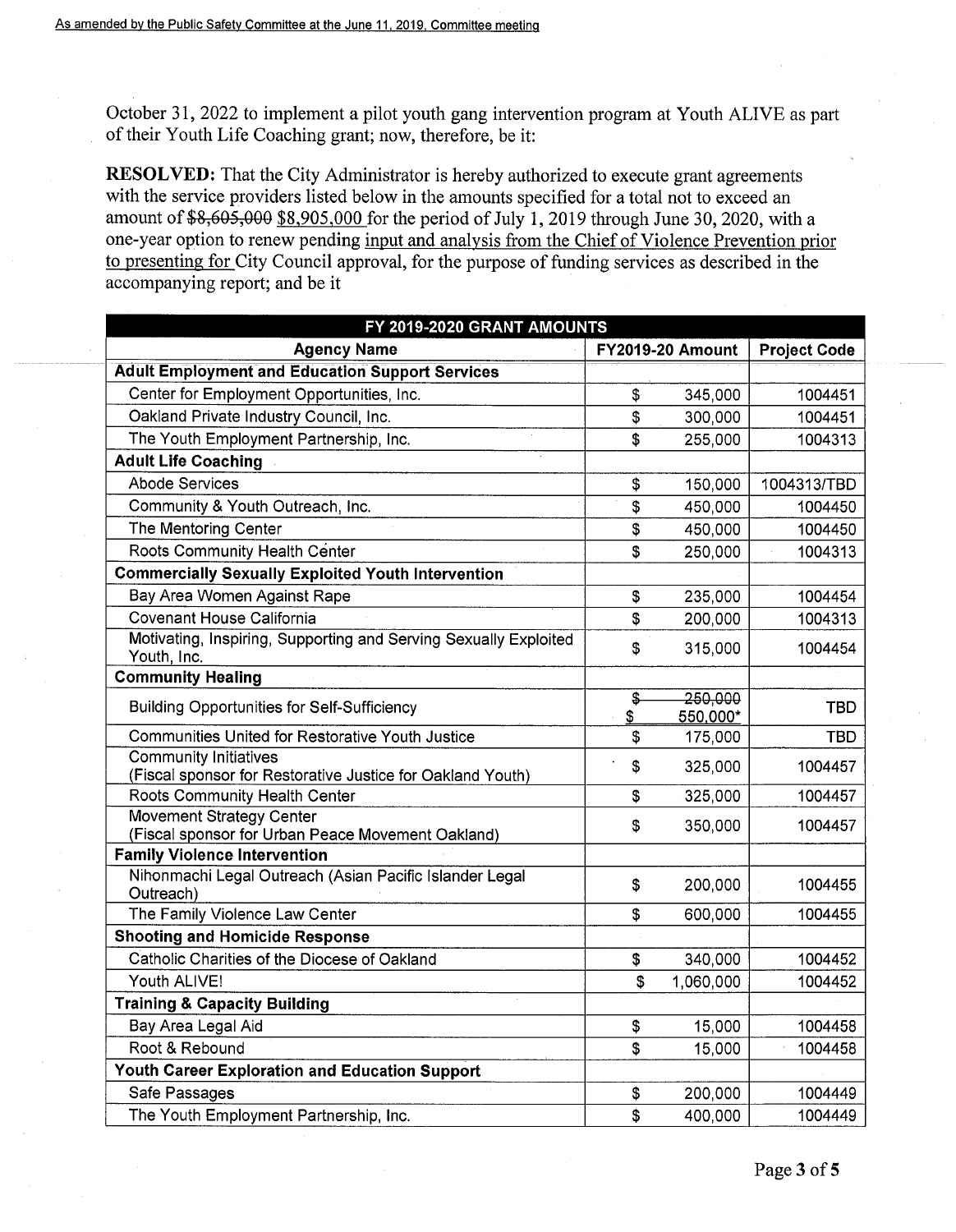| FY 2019-2020 GRANT AMOUNTS                                             |    |                         |                     |  |  |  |
|------------------------------------------------------------------------|----|-------------------------|---------------------|--|--|--|
| <b>Agency Name</b>                                                     |    | <b>FY2019-20 Amount</b> | <b>Project Code</b> |  |  |  |
| Youth Diversion & Life Coaching                                        |    |                         |                     |  |  |  |
| Alameda County Probation Department                                    | \$ | 100,000                 | 1004313             |  |  |  |
| Community Works West, Inc.                                             | \$ | 200,000                 | 1004448             |  |  |  |
| East Bay Asian Youth Center                                            | \$ | 430,000                 | 1004448             |  |  |  |
| Oakland Unified School District                                        | \$ | 100,000                 | 1004313             |  |  |  |
| Young Women's Freedom Center<br>(Center for Young Women's Development) | \$ | 200,000                 | 1004448             |  |  |  |
| Youth ALIVE!                                                           | \$ | 285,000                 | 1004448             |  |  |  |
|                                                                        | \$ | 85,000                  | <b>OJJDP TBD</b>    |  |  |  |
| <b>TOTAL</b>                                                           |    | 8,605,000               |                     |  |  |  |

\*3300.000 to be used for either Community Healing or Adult Employment services.

**FURTHER RESOLVED:** That the funds for the majority of the recommended awards are included in the Mayor's proposed FY2019-2021 budget pending City Council adoption and will be supported by restricted funds collected for violence prevention programs as authorized by the Safety and Services Act, Fund (2252), Policy & Planning Organization (78311), HSD Projects (100447-1004458 and 1004313); and be it

**FURTHER RESOLVED:** That grants in the Community Healing and Adult Life Coaching substrategies will be supplemented using \$1,000,000 (\$500,000 annually) in one-time funds available due to receipt of delinquent payments under the Public Safety Act of 2004 as included in the Mayor's proposed FY2019-2021 budget pending City Council adoption; in the Measure Y Fund (2251), Policy and Planning Organization (78311), Measure Y Reserve Project (TBD); and be it

**FURTHER RESOLVED:** That the ACPD funds in an amount not to exceed \$100,000 annually for a three year term from July 1,2019 to October 31,2022 will be appropriated in in the California Board of Corrections Fund (2152), Policy and Planning Organization (78311), OJJDP Project (TBD) and used to enhance a youth life coaching grant award as shown above; and be it

**FURTHER RESOLVED:** That if revised Safety and Services Act revenue projections for Fiscal Year 2019-2020 change, either positively or negatively, HSD may amend the grant agreements to adjust the grant amounts by the same percentage during the contracting process; and be it

**FURTHER RESOLVED:** That any unexpended balances due to grantees not meeting their deliverables shall be placed into the Measure Z Reserve Fund (2252), HSD Administration Organization (78311), and HSD Measure Z Reserve Fund Project (1004313); and be it

**FURTHER RESOLVED:** That the City Administrator is hereby authorized, without returning to Council, to conduct all negotiations, execute and submit all documents, including but not limited to applications, agreements, amendments, modifications, payment requests and related actions which may be necessary for the above-referenced grant agreements, without increasing the amount of the agreements except as specified above; and be it